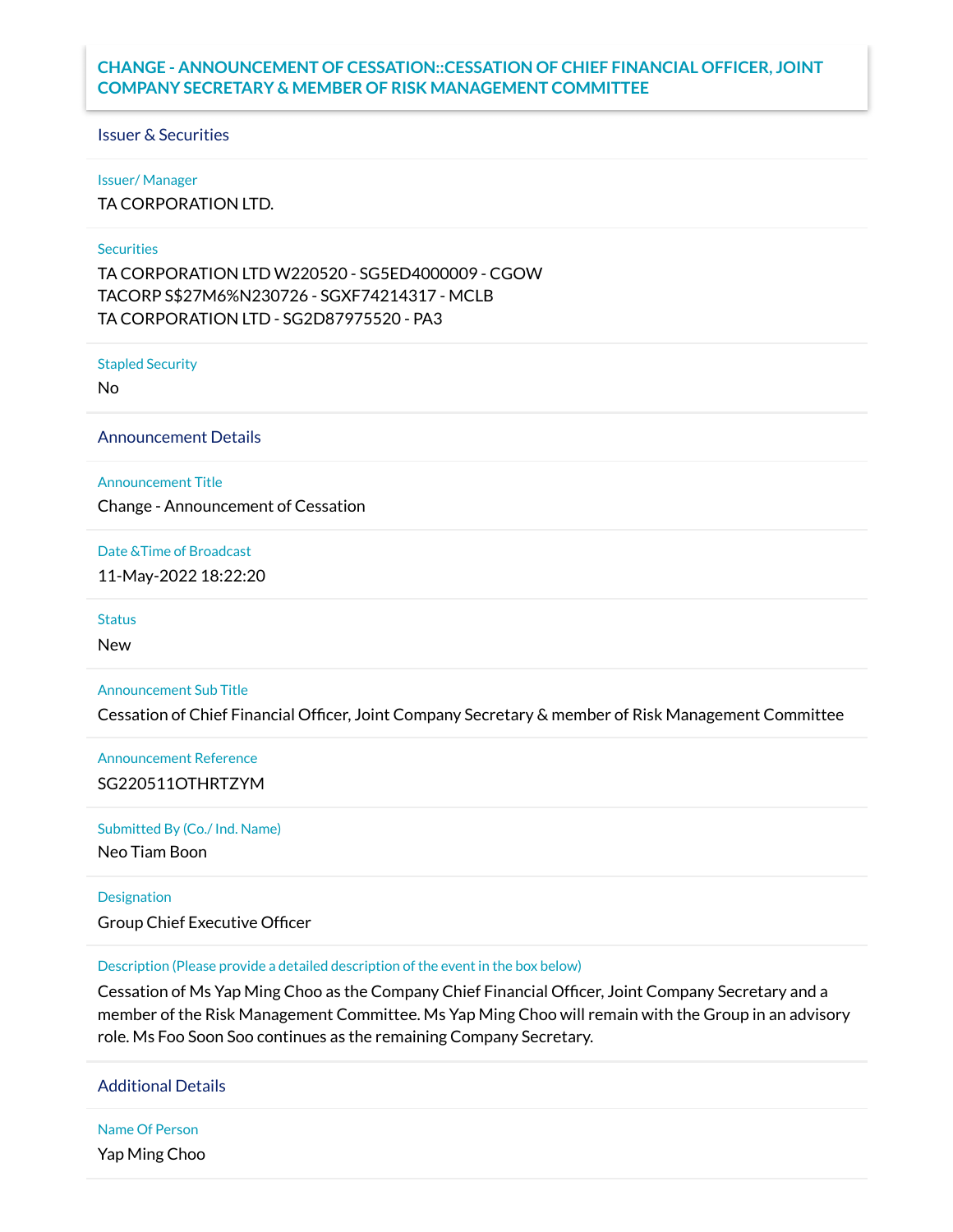Age 64

Is effective date of cessation known?

Yes

If yes, please provide the date 01/06/2022

Detailed Reason (s) for cessation

Reaching retirement age

Are there any unresolved differences in opinion on material matters between the person and the board of directors, including matters which would have a material impact on the group or its financial reporting?

No

Is there any matter in relation to the cessation that needs to be brought to the attention of the shareholders of the listed issuer?

No

Any other relevant information to be provided to shareholders of the listed issuer?

No

Date of Appointment to current position 01/12/2010

Does the AC have a minimum of 3 members (taking into account this cessation)?

Yes

Number of Independent Directors currently resident in Singapore (taking into account this cessation)

# 3

Number of cessations of appointments specified in Listing Rule 704 (7) or Catalist Rule 704 (6) over the past 12 months 1

Job Title (e.g. Lead ID, AC Chairman, AC Member etc.)

Chief Financial Officer, Joint Company Secretary and member of the Risk Management Committee

Role and responsibilities

Overall responsible for accounting functions, regulatory compliance including financial reporting, tax management, financial risk management, corporate finance and planning, review adequacy of internal controls, corporate governance and secretarial matters

Familial relationship with any director and/ or substantial shareholder of the listed issuer or of any of its principal subsidiaries No

Shareholding interest in the listed issuer and its subsidiaries?

Yes